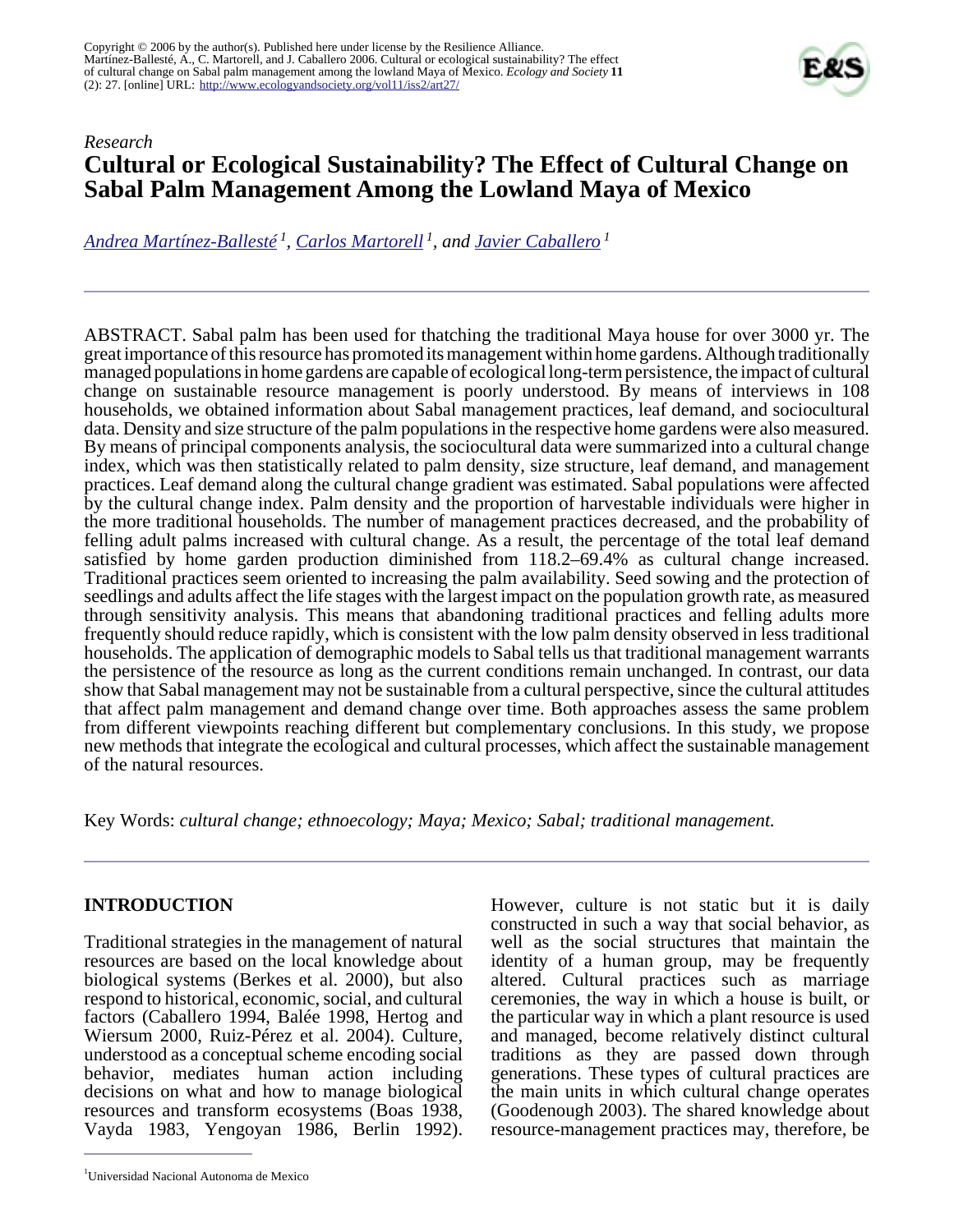modified as a result of these processes of cultural transformation (Padoch and De Jong 1992, Freeman 2002).

Sustainability science is a new field in search of understanding the fundamental interactions between nature and society (Kates et al. 2001). It has been proposed that only through the development of qualitative and quantitative research, which recognizes the complexity and uncertainties of environmental and social systems, will the sustainability of biological resource management be successfully evaluated (Swart et al. 2002). From an ecological point of view, studies on sustainability are focused on assessing the longterm maintenance of the system's productivity (Lubchenco et al. 1991), but few studies with this approach have incorporated other factors that could affect such systems (Joyal 1996, Ticktin et al. 2002). The impact of cultural change on sustainable resource management is poorly understood. From a qualitative perspective, cultural change and its effects on resource management have been documented by anthropological studies from the observation of change in resource management through time (Kottak 2004). From the ecological point of view, the effect of cultural change on the sustainability of biological systems has been discussed by a number of scholars (Schmink et al. 1992, Almeida 1996, Rocheleau 1999), but there are no quantitative case studies assessing to what extent transformation or abandonment of management practices resulting from cultural change may affect the sustainability of a resource.

Based on previous work, we know that the management of the *xa'an palm* (*Sabal yapa* Wright ex Becc. and *Sabal mexicana* Mart., Arecaceae) in home gardens by the most culturally conservative Mayas in the Yucatan peninsula is ecologically sustainable, since demographic models project that palm populations are capable of persisting under the current management conditions (Martínez-Ballesté et al. 2005). The leaves of both palm species have been harvested since Pre-Columbian times for thatching purposes, and the form of use has remained practically unchanged until today. Thus, present-time Maya houses are still much like those that were built about 1000 B.C. Furthermore, studies on the perception and linguistic classification of Sabal show that this resource has been extremely important for the Maya for over 3000 yr (Caballero 1994).

To assure or to promote the availability of Sabal palm, it has been managed under a number of different systems. Formerly gathered in the wild, other management forms were developed as a response to population growth and the decreasing availability of these palms in the wild as a result of historical changes in land use (Caballero 1994). One of the most widespread management strategies in the Yucatan Peninsula, dating back to the colonial period, is the tolerance and even promotion of Sabal within home gardens (Caballero 1994). This complex agroforestry system is a dynamic space in constant transformation in which families manage, according to their preferences, a great variety of both wild and cultivated trees and shrubs. Management of Sabal in home gardens increases palm density, as well as the proportion of harvestable-sized individuals, thus increasing the availability of this resource in regions where the natural vegetation that provided the palm in the past has been reduced (Martínez-Ballesté et al. 2002).

Over the past few decades, cultural change processes among the Maya of Yucatan have been strongly influenced by the economic changes in the region. The rapid expansion of the tourists industry, as well as the trend of younger generations to abandon agriculture, have lead to an increasingly widespread loss of the traditional knowledge on Sabal palm (Caballero 1994). According to Thompson (1976), the cultural differences in this area are best represented in terms of economic an educational factors. Thompson recognized a cultural change gradient forming a continuum between two extremes that are best represented by two ethnic groups: the less traditional Catrines, which includes both former Maya and nonindigenous populations, especially descendants of the Spaniards that colonized Yucatan. They are relatively wealthy people, and are considered to have a high status in the society. They do not regularly participate in guilds and religious sodalities, have studied for more years, and are devoted to market-oriented activities. The members of the other group, the more traditional Mestizos, have a Maya origin. They are less wealthy and have less prestige in the society; they are devoted to subsistence agriculture, and have studied for fewer years. Between the extremes of this gradient of sociocultural change, there are wide variations in the factors that define each group. According to Thompson, this gradient reflects the prevalent mode of ongoing cultural change. Even though there is an opposition to this process among the Maya, the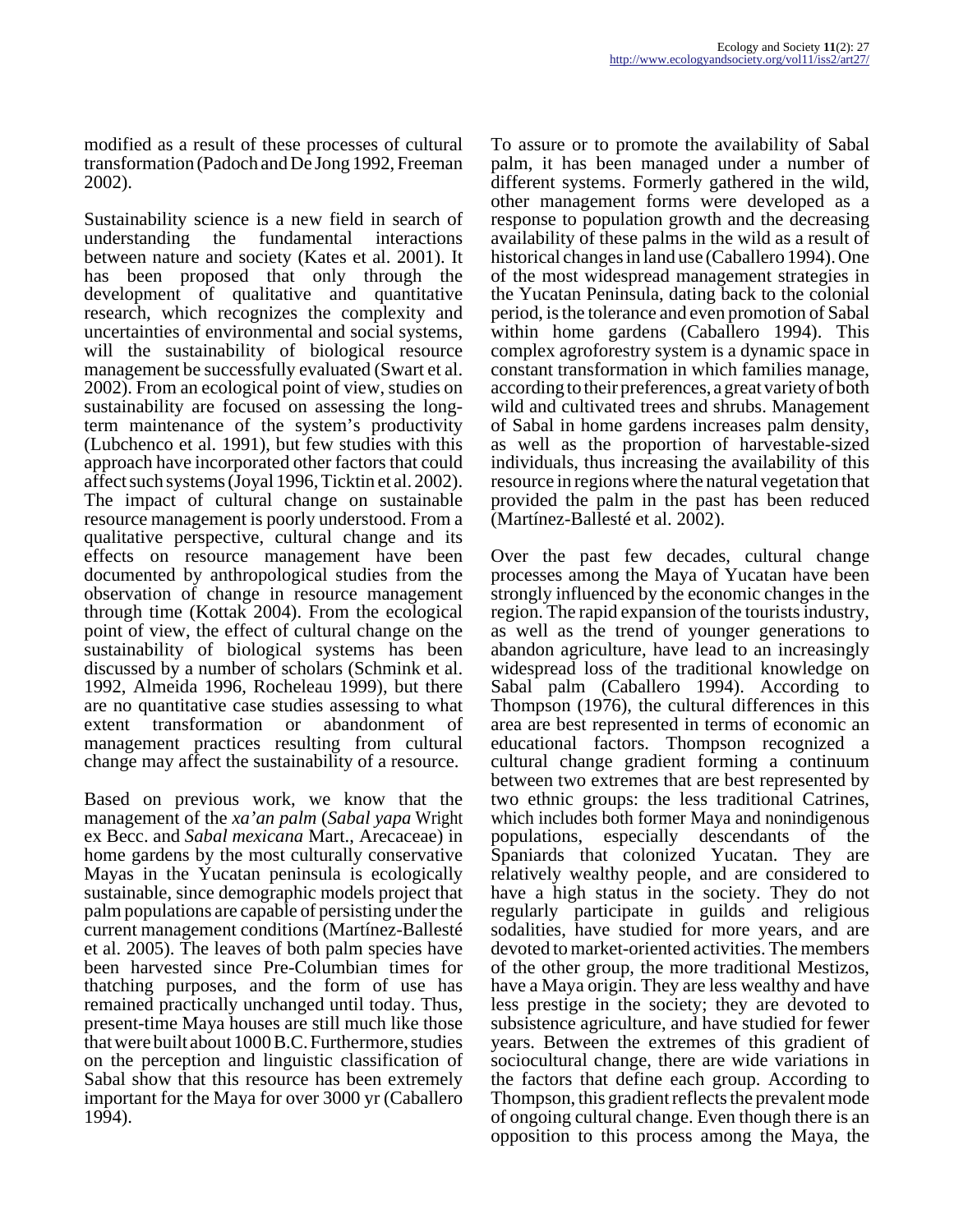change prevails, and the generalized trend among the Mestizos is to become Catrines. This process involves the change in cultural attitudes and the adoption of new symbols of status. The replacement of traditional palm-thatched houses by cardboard or concrete roofs may be an example of this process. This change may be associated to the loss of traditional knowledge on the palm management practices and to the abandonment of the latter.

Although traditionally managed palm populations in home gardens are capable of long-term persistence (Martínez-Ballesté et al. 2005), the loss of biological knowledge and perception of cultural importance may modify management practices, resulting in the reduction of the resource base. The study of the management of Sabal in home gardens in a context of social transformation is an appropriate system to test whether there is a relationship between cultural change and the sustainability of the resource management. Based on the above, this research assesses the relationship between cultural change, management, and demographic parameters of the Sabal palm, testing the hypothesis that cultural change limits the achievement of ecological sustainability in home gardens.

# **METHODS**

# **Study area**

This study was conducted in the southwestern portion of the State of Yucatan, Mexico. Nine towns in which Sabal is managed in home gardens were selected (Fig. 1). Following Thompson (1976), to assure the sampling interviewing householders with different degrees of cultural change we chose three traditional villages, i.e., Calcehtok, Yotholín, and Chicán, which are mostly inhabited by peasants who have little formal education ~4.29 schooling yr on average, three highly acculturated towns, i.e., Maxcanú, Ticul, and Tekax, in which people are mostly involved in market economy and have gone to school for a longer period of time ~6.31 schooling yr, and three towns, i.e., Opichén, Maní, and Tixméuac, with intermediate characteristics.

### **Field work and data analysis**

A random sample of 12 households was selected in each town, 6 with a few palms or none at all, and 6 with many palms, based on a visual appreciation. By means of structured interviews in each household, we obtained information about Sabal management practices, preferences and leaf demand for roof thatching, and socioeconomic data, e.g., occupation, educational level, knowledge of Spanish and Maya languages, income, government support, etc. Information about density and size structure of the palm population in each home garden was obtained by randomly established plots measuring 20 m long by 1, 3, or 6 m wide according to palm size, as well as complete censuses in home gardens with a only few palms. Seedlings were not counted. Individuals were classified into nonharvestable saplings, harvestable juveniles, and adults too large to be harvested.

To summarize the socioeconomic differences among the 108 interviewed households, we applied a principal component analysis (PCA). This analysis was used to synthesize the characteristics that contributed the most to classify families. The first principal component was interpreted as a cultural change index. For simplicity purposes, the PCA scores were transformed to a scale ranging from 0 to 100. Using generalized linear models, the cultural change index was related to palm density, proportion of saplings, juveniles and adults, number of palm-thatched houses and kitchens, and management practices such as the probability of sowing palms, the number of palm-care practices carried out by the landowner, the proportion of adult palms felled in the last 5 yr, the presence of Sabal in other holdings owned by the householder, the probability of harvesting wild palms, the probability of selling, buying, or giving away leaves, and the per-palm individual harvesting intensity. People did not clearly remember the number of felled small palms. Thatching material preference and the reasons for adult felling were related to cultural change by means of independence  $\chi^2$  tests followed by Haberman's adjusted residuals analysis (Greig-Smith 1983).

To assess the biological soundness of the traditional management practices mentioned in the interviews, we used the demographic data obtained in two home gardens in Maxcanú. Demographic data were available as matrix population models (Martínez-Ballesté et al. 2005). We calculated the mean matrix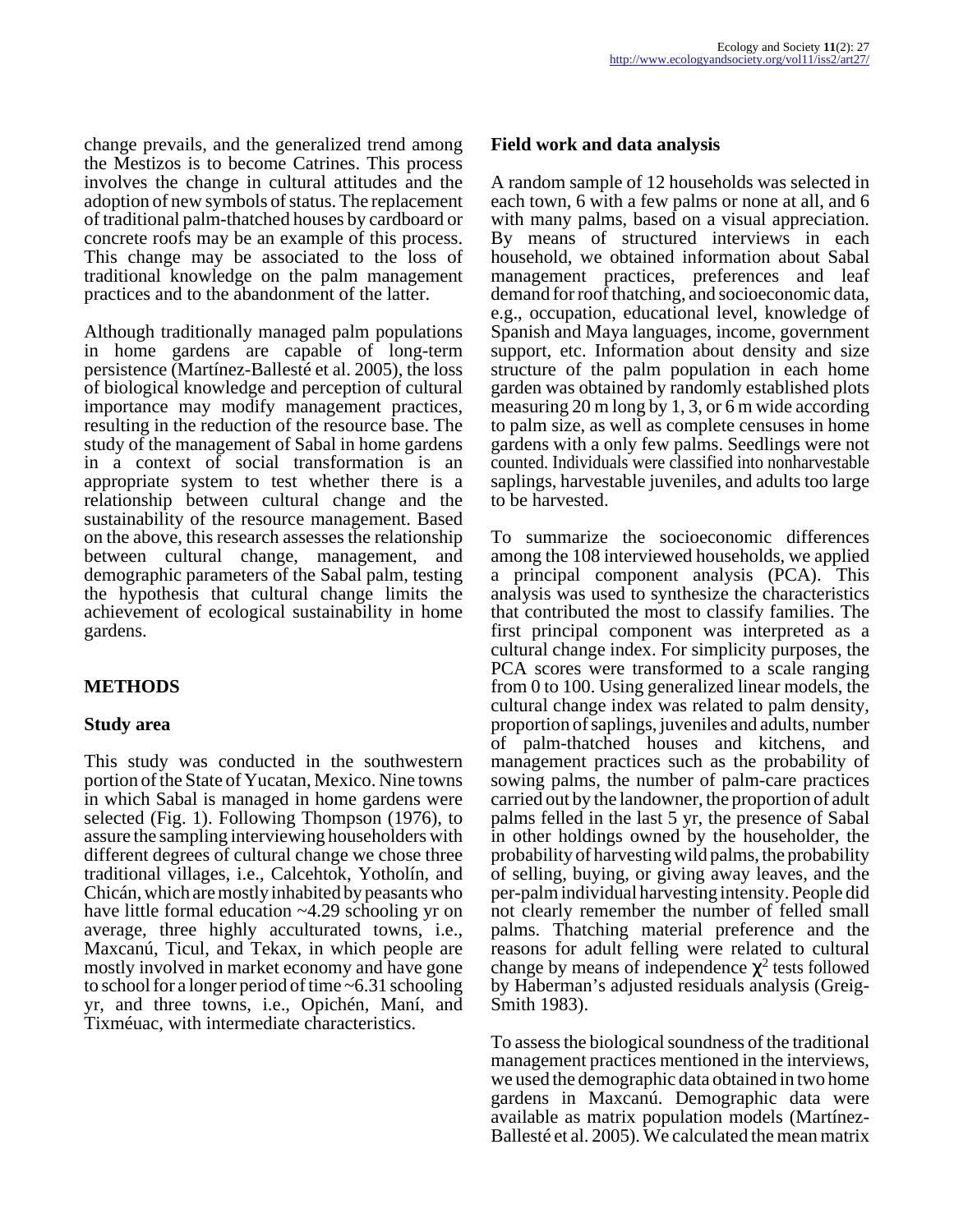**Fig. 1.** Location of the study sites. We chose three traditional villages: Calcehtok (1), Yotholín (2), and Chicán (3), three highly cultural change towns Maxcanú (4), Ticul (5), and Tekax (6), and three towns with intermediate characteristics Opichén (7), Maní (8), and Tixméuac (9).



for each home garden and species and performed a sensitivity analysis, which estimates impact that small modifications in the vital rates have on the population growth rate  $(\lambda)$  (Caswell 2001). If management is appropriate, it should be directed to care the most sensible life stages. In both home gardens we also counted the number of leaves produced every year by harvestable-sized palms. This number was used to estimate the leaf production of different home gardens by multiplying it by the number of harvestable palms that were present there.

To assess whether leaf production satisfies the needs of the householders along the gradient of cultural change, we reanalyzed data from 45 interviews on the demand for Sabal leaf conducted by Gama (2001). Assuming that buildings are thatched asynchronously, and that the rate of construction remains constant over the time, the roof age should follow a uniform distribution. From the formula for the expected value (Freund and Walpole 1987) it can be shown that

$$
\overline{a} \cong E(a) = \frac{l_{\mathbf{t}}}{2}
$$
\n
$$
l_{\mathbf{t}} \cong 2\overline{a}
$$
\n(1)

Where *a* is the age of the roof at the moment of the interview, and  $l_t$  is the average life span of a roof. The average number of leaves needed yearly to complete roof renewal,  $N_t$ , was estimated by dividing the average number of leaves in a roof by *l t* . Based on a two-year census of 60 households, the average annual demand for repairs was estimated by Pulido and Caballero at 53.62 leaves for houses and 11.89 for kitchens. The overall household leaf demand was then calculated by multiplying the number of thatched structures, estimated by means of a regression of the number of houses and kitchens on the cultural change index, by the per-building leaf demand. We calculated the total production of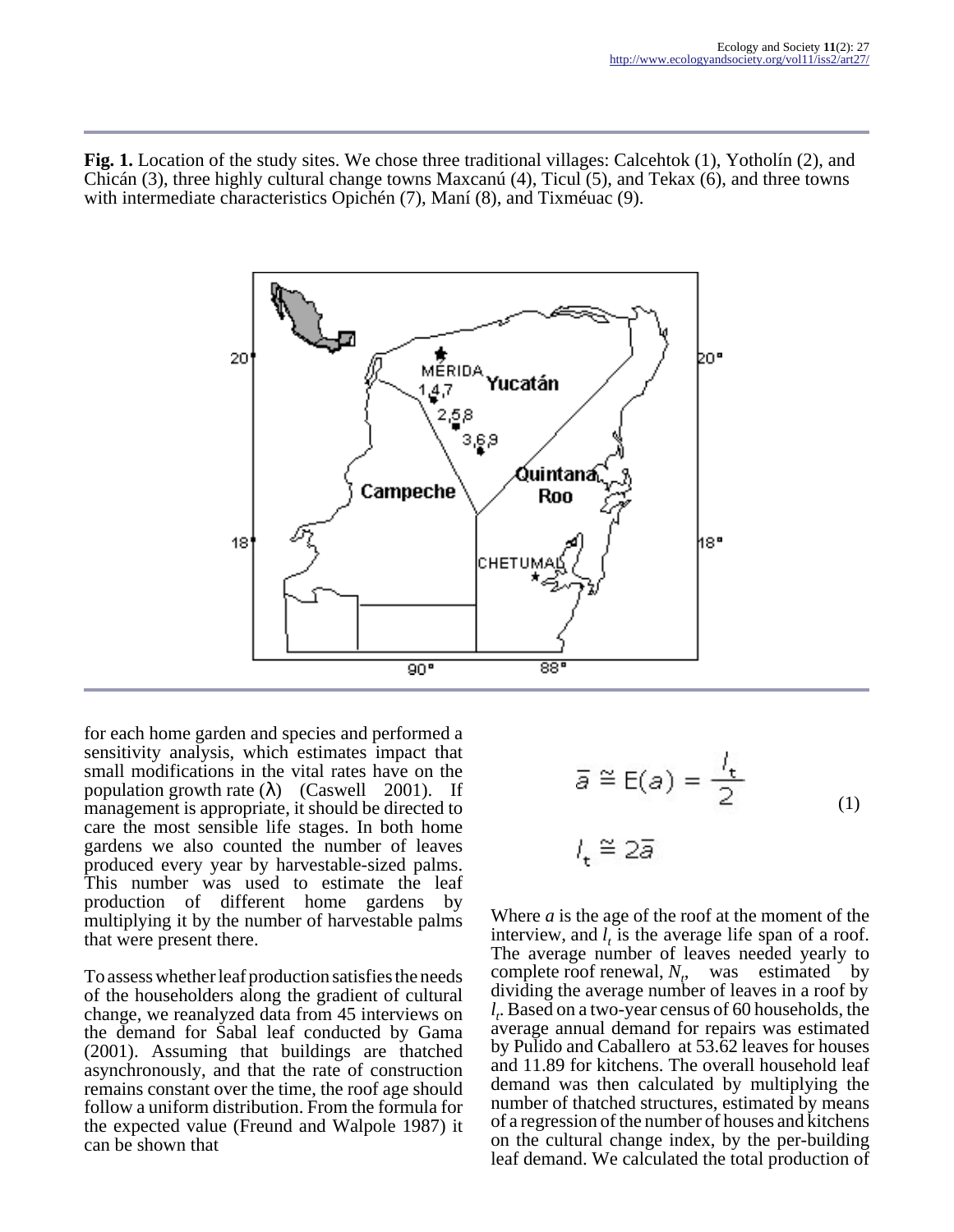leaves/household using the mean area of a home garden, the regressions of palm density, harvestable-individual proportion on cultural change level, and leaf-production data.

## **RESULTS**

#### **Socioeconomic variables**

The 108 families interviewed were distributed along a continuous gradient in the first principal component, which explained 36% of the variation in the socioeconomic data. The largest loadings were related to the family's activities, average number of school years/family, the proportion of family members that speak fluent Spanish, ownership of maize fields, as well as main occupation and number of school years attended by the head of the household (Table 1). Families with a low schooling level and less Spanish fluency, who were involved in subsistence economy and maize cultivation, were found in one extreme of the ordination axis. These households were considered to be the most traditional ones. A zero value in the cultural change index was assigned to the most traditional of these householders. To the other extreme, a family whose head had a Masters of Sciences degree, and who worked as high-school principal, received and cultural change value of 100.

### **Management practices**

The management of Sabal palms was affected by the cultural change index. The practice of sowing palms in the home garden was significantly more common in traditional households ( $\chi^2$  = 10.36, *P* = 0.0013,  $R^2 = 10.36\%$ ; Fig. 2a). The number of management practices (Fig. 2b) decreased with cultural change  $(\chi^2 = 4.21, P = 0.0400, R^2 =$ 4.21%). Although the families with the most

cultural change mentioned a few management practices or none at all, traditional Mayas reported protecting seedlings from grazing and burning, combating pests, harvesting leaves on a regular basis, avoiding palm felling, and weeding and watering the home garden to promote palm growth.

The felling rate of adult palms (Fig. 2c) increased with cultural change ( $F = 6.16$ ,  $P = 0.0150 R^2 =$ 6.36%). When traditional Mayas knock down an adult individual, they do it mostly because it is old

and represents a danger to the family, but families with more cultural change fell adult palms because they need the land for other uses considered more important, such as livestock rising and the building of new houses  $(\chi^2 = 6.55, P = 0.0370)$ . The ownership of other lands from which *xa'an* may be extracted, harvesting wild palms, and the per palm leaf-extraction intensity were not significantly related to the cultural change index.

From the demographic data we found that seedling growth, as well as the adult palm survival and growth, were the most sensitive categories (Appendix). The population growth rates observed for *S. mexicana* were  $\lambda = 1.04$  (0.98, 1.12, 95%) confidence interval) and  $\lambda$  = 0.983 (0.93, 1.04), and for *S. yapa*  $\lambda = 1.007$  (0.92, 1.09) and  $\lambda = 1.092$ (0.99, 1.19).

#### **Demographic parameters**

Palm density is higher in the more traditional home gardens  $(F=3.84, P=0.0076, R^2=10\%)$ , where it reaches some 900 palms/ha, whereas the householders with more cultural change keep only 200 palms/ha (Fig. 2d). Around 50% of the individuals were harvestable juvenile palms in the more traditional home gardens, in contrast to only 20% in the opposite case (*F*=4.08, *P*=0.0460,

 $R^2$ =4.21%; Fig. 2e). Regressions of the fractions of saplings and adults on cultural change were not significant.

### **Leaf demand and exchange**

We found that more traditional families constructed significantly ( $\chi^2$  = 20.62, *P*< 0.0001) more palmthatched houses (Fig. 2f) and kitchens ( $\chi^2 = 7.72$ ,  $P = 0.0054$ ; Fig. 2g), whereas the families with more cultural change had more concrete or cardboard roofs. We estimate that a house needs an average of 144.4 leaves/yr for thatch repairs and complete renewal, whereas a kitchen needs just 69.8 leaves. From our estimates of harvestable palm density, and using the observed average production of 5.28 leaves/harvestable palm, we found that all families produced more than enough leaves for repairs. The surplus in traditional home gardens may then be used for complete roof renewal, but it is not enough for the less traditional families. The percentage of the total leaf demand for repairs and renewal satisfied by home garden leaf production diminishes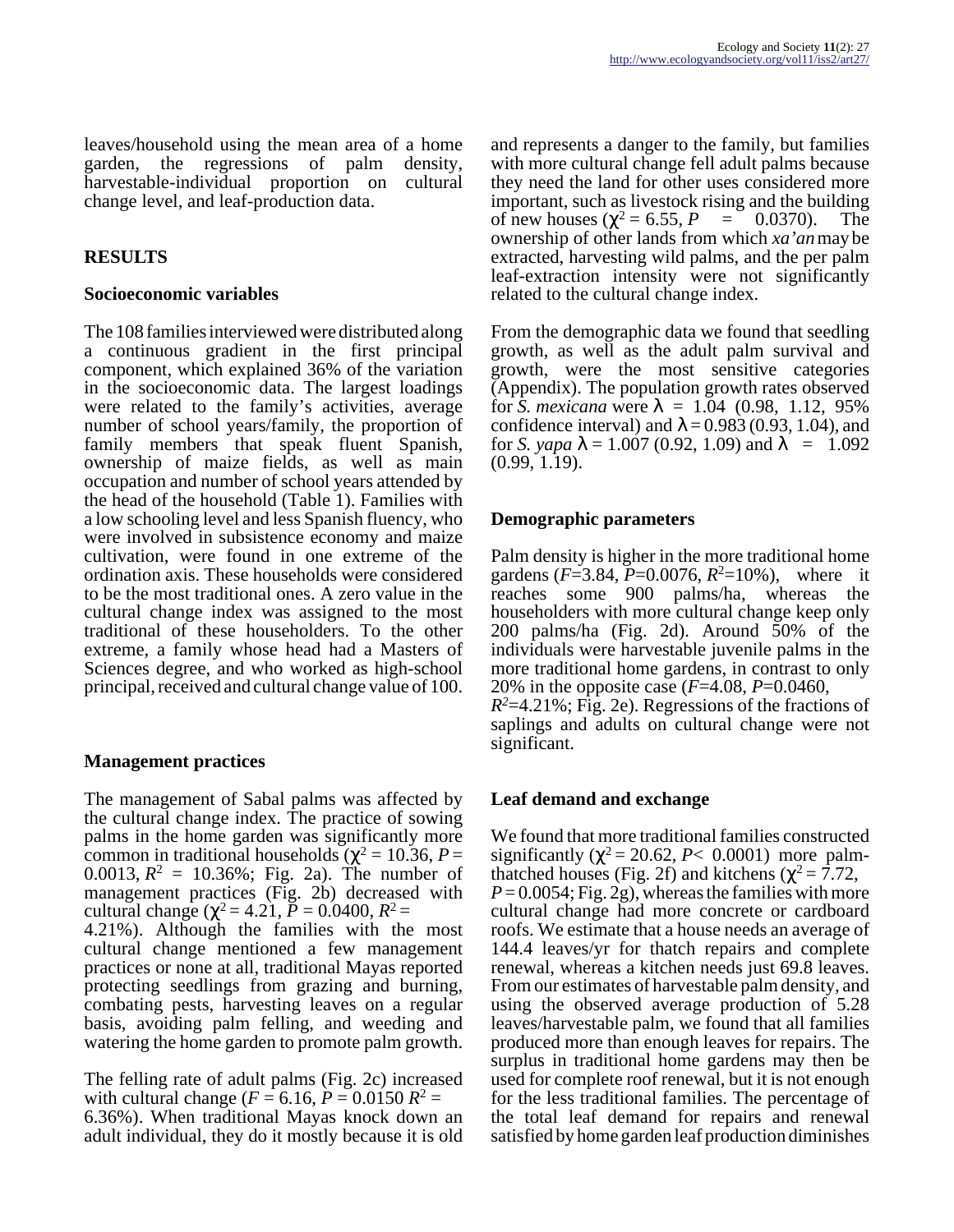**Fig. 2.** Relationship between cultural change index and management practices, demographic parameters, and leaf demand. In a) probability of planting new palms, b) number of mentioned management practices, c) probability of felling adult palms, d) palm density/ha, e) percentage of harvestable-size palms, f) number of houses thatched with Sabal palm, and g) number of kitchens thatched with Sabal palm. Dots show the observed values, and lines show the tendency obtained from the generalised lineal models.

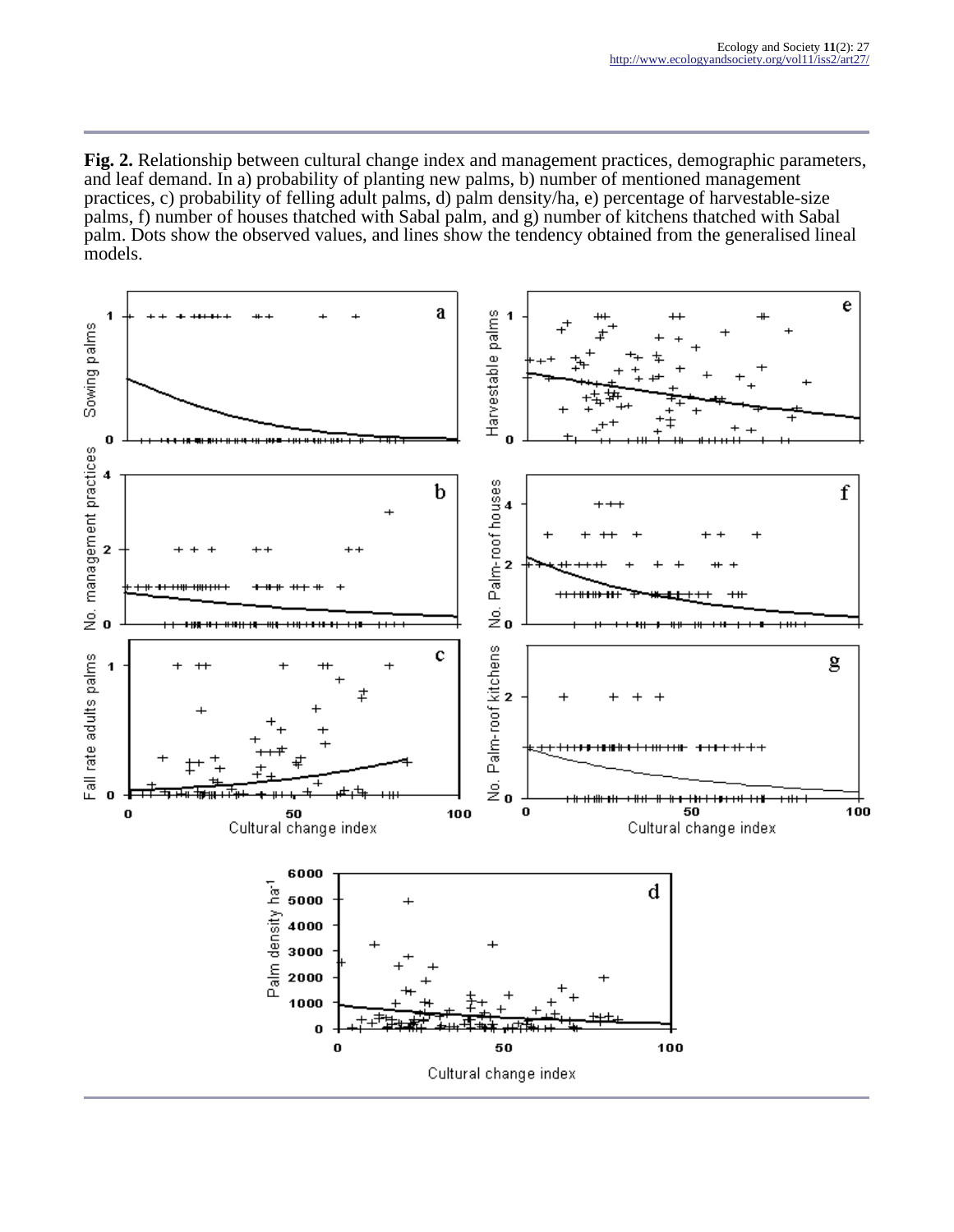| PCA variables                    | PC1 loadings |
|----------------------------------|--------------|
| Family occupation                | $-0.365$     |
| Family education                 | $-0.322$     |
| Maya language (%)                | 0.212        |
| Spanish language (%)             | $-0.336$     |
| Familiar income                  | $-0.237$     |
| Foreign income                   | 0.006        |
| Government support               | 0.170        |
| Maize field ownership            | 0.323        |
| Householder occupation           | $-0.367$     |
| Householder secondary occupation | 0.206        |
| Householder education            | $-0.301$     |
| Householder language             | $-0.255$     |
| Cornershop ownership             | $-0.097$     |
|                                  |              |

**Table 1.** Principle components analysis (PCA) variable loadings in Axis 1. The most important socioeconomic characters, which ordained the 108 interviewed families, are shown in bold numbers.

from 118.2–69.4% as cultural change proceeds (Fig 3). Activities such as commercialization, i.e., probability of selling and buying, and exchange of leaves among families, as well as preferred roofing materials, showed no significant relation to the cultural change index.

# **DISCUSSION**

Results of this study show a close relationship between cultural change and leaf demand and manipulation of Sabal palms. Occupational prestige, educational level, and fluency in Spanish were the most important variables in the households' ordination. This is in close agreement with Thompson's (1976) proposal that the more traditional families are involved in agricultural labor, have less formal education, and are less fluent in Spanish, whereas the opposite occurs in the case

of the families with the most cultural change.

Our results suggest that the practices carried out by the more traditional households, which need more leaves, promote the increase in palm availability. Practices such as palm sowing and the protection of seedlings and adults, positively affect the survival and permanence of both life stages. These demographic rates are the ones with the largest impact on the population growth rate (λ) as measured through sensitivity analysis. The special attention paid to seedlings was found to increase *Sabal yapa*'s annual population growth rate by 1.4% in home gardens when compared to management forms where no seedling protection occurs (Martínez-Ballesté et al. 2005). By avoiding felling adult individuals, the traditional householders may make an important contribution to the persistence of palm populations in their home gardens. As a result, traditional management may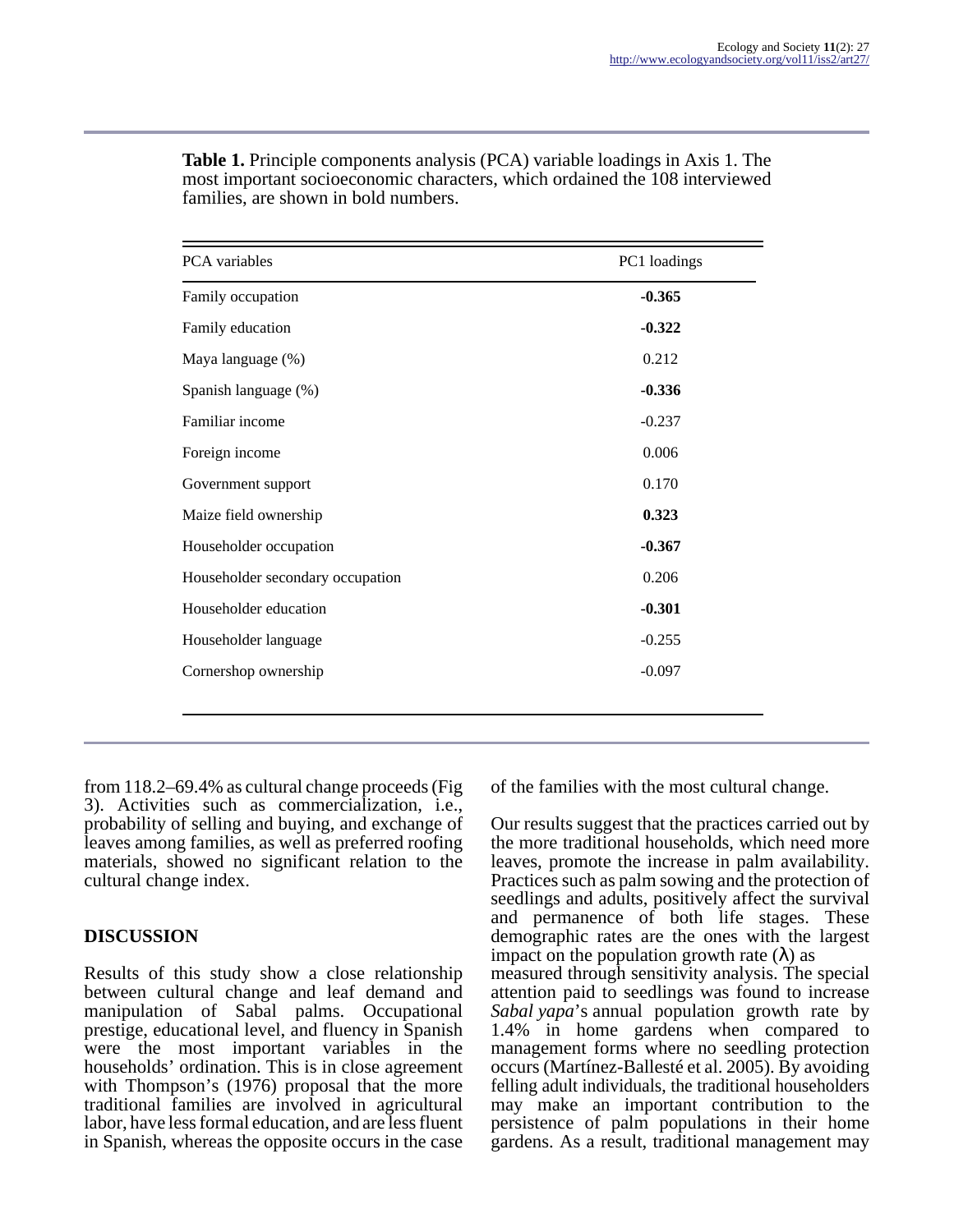

**Fig. 3.** Percentage of annual leaf demand that was fulfilled by the 108 interviewed families.

be sustainable as shown by the  $\lambda$ 's above unity observed in the two home gardens, which had cultural change indices of 15 and 35 (Martínez-Ballesté et al. 2005).

Current change in cultural attitudes entails abandoning traditional palm management practices. Families with a higher degree of cultural change do not protect small palms and fell the adults more frequently. This may have a negative impact on λ. Even though we have no direct measurements of this parameter for the 108 home gardens, the reduction in palm density occurring as cultural change process means that there must be a negative growth of the palm population over time.

Traditional practices also have an impact on the population structure of palms. Although less traditional families keep the juvenile proportion as low as 20%, the more traditional householders increase this proportion up to 50%. By doing so, the traditional Maya maximize leaf production through an increased density and proportion of harvestable individuals. As a result, they meet their needs for thatch repairs and are capable of producing all the leaves they require for complete roof renewal.

The reduced leaf-production in the home gardens of less traditional householders most certainly responds to a reduction in their leaf demand. However, production diminishes faster than the demand, as evidenced by the reduction of the needs that are satisfied from 118–69%. Main occupation of less traditional Maya households tends to be more related to market-oriented activities, so they may lack interest in achieving self-sufficiency as their domestic economy is oriented to acquiring rather than to producing. Even though we found no correlation between culture and commercialization, i.e., the probability of selling, buying, or giving Sabal leaves, the reduced domestic leaf production makes less traditional people buy at least a part of the palm leaves they need.

A rise in schooling years from 5 to 6.8, and a reduction of 10% in the fraction of the economically active population involved in agriculture has occurred in Yucatan over the past 10 yr (INEGI 1990, 2000), suggesting a widespread sociocultural transformation of the Yucatec population. Nevertheless, the number of thatch-roofed houses in the state of Yucatan has remained nearly the same, falling only from 44,267 to 42,325 (INEGI 1990, 2000). If the pattern found in this study is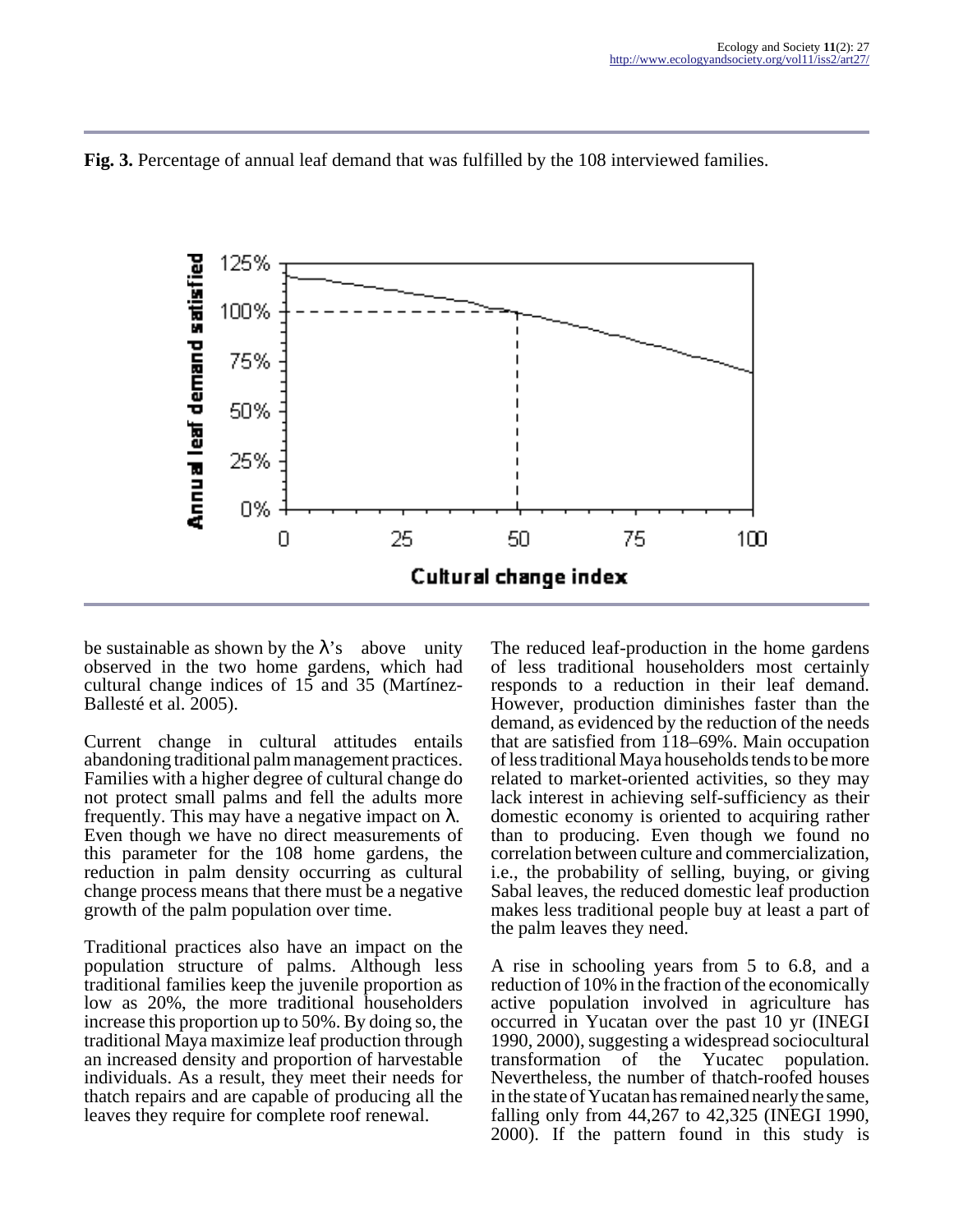generalized, the production of Sabal leaves may probably be decreasing although the demand for thatched-roof houses in Yucatan has not changed much over the past 10 years. With a decrease in resources, some of the poorest inhabitants with a cultural change index of 60–80% have substituted the use of palm leaves for cardboard. Peasants with enough palms in their home gardens prefer not to sell, but when they occasionally do, the prices of the leaves are so high that roofing with cardboard becomes the cheapest alternative.

Several scenarios may result from a reduction in leaf production at the home gardens. Tacking into account that leaf demand is still relatively high, it is possible that new management forms, such as plantations, evolve to satisfy the needs of the Maya families, or the harvest of the remaining palms may be intensified to meet the demand. Another possibility is that palm thatching is abandoned; substituting palm leaves for other materials as it is currently occurring. However, our low *R* 2 values do not allow us to make any projections for the future. These values suggest that there are other variables affecting the demographic parameters that we measured. Certainly the Sabal populations do not respond immediately to changes in cultural attitudes entailing changes in plant resource management, even if these are as large as those that occur when a home garden is sold to new owners. Also, the different members of a household frequently own different parts of the home garden and make decisions on the palms therein. These processes may cause a lack of fit between cultural and demographic parameters as we measured them. The inclusion of different towns in this study also affects our results, since there are economical, historical, or cultural differences among them that affect the way home gardens are managed. While this reduces the fit of the models, it increases their representation, establishing a widespread trend. Nevertheless, a relatively weak relationship may have a large effect over large time scales.

Sustainable use, from an ecological perspective, may be achieved if the management of a resource allows its natural replacement, so it is capable of renewing itself indefinitely (Mangel et al. 1993). The ecological processes and practices that affect a managed population have been integrated into the demographic assessment of sustainability (Ticktin 2004). However, culture has not been taken into account, probably because of the daunting task of turning it into numbers amenable of a mathematical

treatment compatible with demographic models. Cultural change is, nevertheless, a dynamic process. Since cultural attitudes affect management and demand in households, cultural change is a flagrant deviation from the assumptions of unchanging environment and management made in most of the demographic models used in research. The application of these models to Sabal tells us that home garden-managed populations are biologically sustainable (Martínez-Ballesté et al. 2005). Our data show that, from a cultural perspective, they may be not sustainable.

Although we have discussed our results stressing out the differences among the most and less traditional households, we must bear in mind that, as our results point out, these are just the extremes of a cultural change gradient. Cultural change is a complex, continued and gradual process, and many aspects of it certainly escaped our quantitative approach. However, the new method proposed here allowed us to relate successfully the interacting ecological and cultural processes affecting the sustainability of the productive systems. Other factors must be included in future research in order to acquire a better understanding on the sustainable use of a resource that has been historically important for the Maya of Yucatan.

*Responses to this article can be read online at: [http://www](http://www.ecologyandsociety.org/vol11/iss2/art27/responses/).ecologyandsociety.org/vol11/iss2/art27/ responses/*

### **Acknowledgments:**

*The present study was funded by CONABIO (Project M111), CONACyT (Project 31846-B), which along with the Universidad Nacional Autónoma de México, also gave a Ph.D. grant to the first author. The 108 families who allowed us to work in their lands and always welcomed us affectionately. We also wish to thank the logistic support of municipal authorities of the nine villages, of Salvador Flores and Juan Tun at the Universidad Autónoma de Yucatán, and of the Botanical Garden and Biology Institute of the Universidad Nacional Autónoma de México. María del Carmen Mandujano, and Miguel Martínez-Ramos made valuable comments on this study.*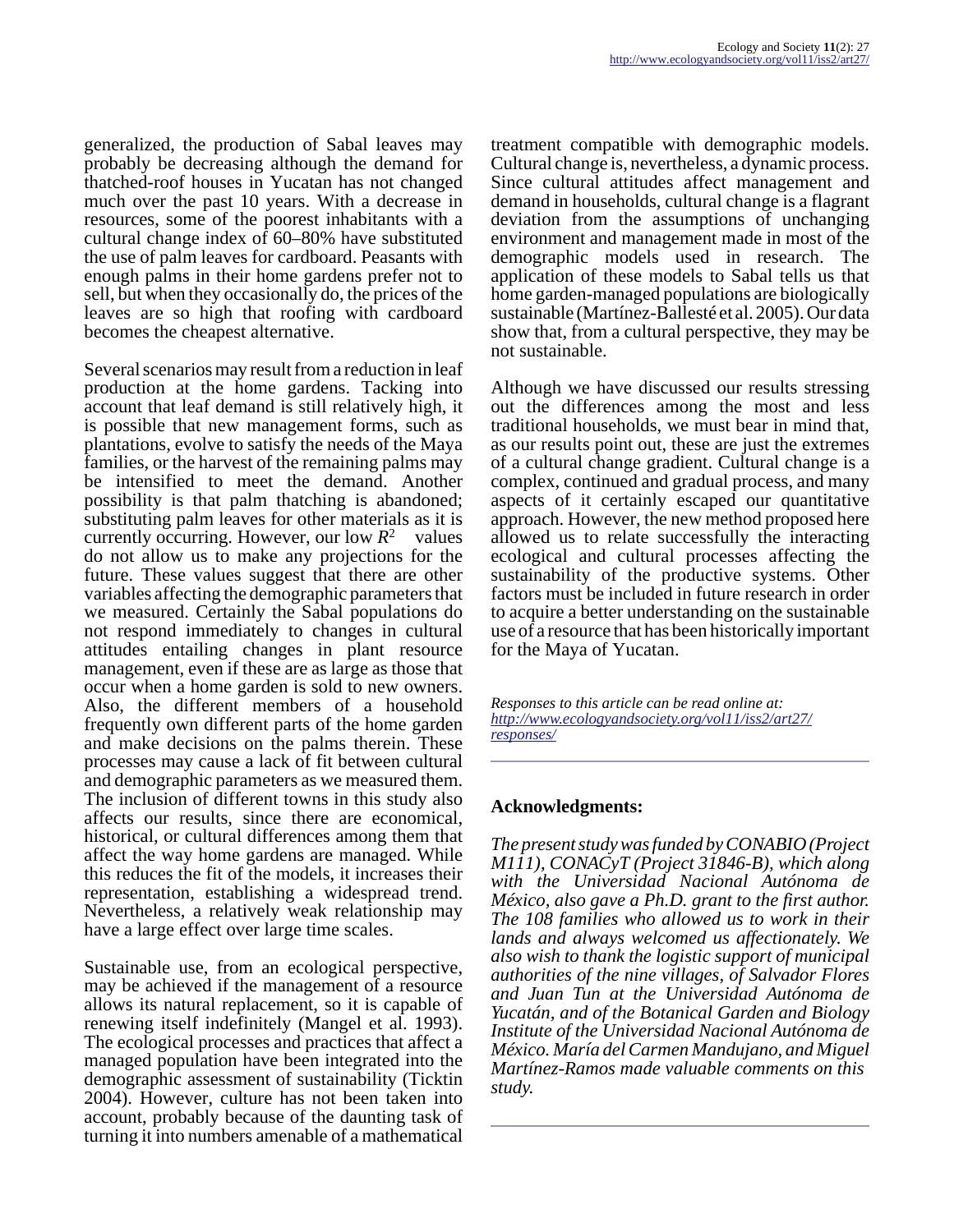## **LITERATURE CITED**

**Almeida, M. W. B.** 1996. Household extractive economies. Pages 119–141 *in* M. Ruiz-Pérez and J. E. M. Arnold, editors. *Current Issues in Non-Timber Forest Products Research* Center for International Forestry Research, Bogor, Indonesia.

**Balée, W.** 1998. Historical ecology: premises and postulates. Pages 13–29 *in* W. Balée, editor. *Advances in Historical Ecology* Columbia University, New York, New York, USA.

**Berkes, F., J. Colding, and C. Folke.** 2000. Rediscovery of traditional ecological knowledge as adaptive management. *Ecological Applications* **10** (5):1251-1262.

**Berlin, B.** 1992. *Ethnobiological classification: principles of categorization of plants and animals in traditional societies.* Princeton University Press, Princeton, New Jersey, USA.

**Boas, F.** 1938. *The mind of primitive man.* MacMillan, New York, New York, USA.

**Caballero, J.** 1994. *Use and management of Sabal palms among the Maya of Yucatan.* Dissertation. University of California, Berkeley, California, USA.

**Caswell, H.** 2001. *Matrix population models: construction, analysis, and interpretation.* Sinauer Associates, Sunderland, Massachusetts, USA.

**Freeman, D.** 2002. *Initiating change in highland Ethiopia: causes and consequences of cultural transformation.* Cambridge University Press, New York, New York.

**Freund, J. E., and R. E. Walpole.** 1987. *Mathematical statistics.* Prentice Hall, Englewood Cliffs, New Jersey, USA.

**Gama, V.** 2001. *Demanda y Disponibilidad de la Palma de Guano (Sabal spp., Arecaceae) en tres Comunidades de la Península de Yucatán.* Thesis. Universidad Nacional Autónoma de México, México, Mexico.

**Goodenough, W. H.** 2003. In pursuit of culture. *Annual Review of Anthropology* **32**:1-12.

**Greig-Smith, P.** 1983. *Quantitative plant ecology.*

Blackwell, Oxford, UK.

**Hertog, W. H., and K. F. Wiersum.** 2000. Timur (*Zanthoxylum armatum*) production in Nepal: dynamics in nontimber forest resource management. *Mountain Research and Development* **20** (2):136-145.

**Instituto Nacional de Estadística Geografía e Informática, México (INEGI).** 1990. *Yucatán, resultados definitivos. Datos por localidad. XI Censo general de población y vivienda, 1990.* INEGI, Mexico, Mexico.

**Instituto Nacional de Estadística Geografía e Informática, México (INEGI).** 2000. *Yucatán, resultados definitivos. Datos por localidad. XII Censo general de población y vivienda, 2000.* Instituto Nacional de Estadística Geografía e Informática, México. INEGI, Mexico, Mexico.

**Joyal, E.** 1996. The palm has its time: an ethnoecology of *Sabal uresana* in Sonora, Mexico. *Economic Botany* **50**(4):446-462.

**Kates, R. W., W. C. Clark, R. Corell, J. M. Hall, C. C. Jaeger, I. Lowe, J. J. McCarthy, H. J. Schellnhuber, B. Bolin, N. M. Dickson, S. Faucheux, G. C. Gallopin, A. Grübler, B. Huntley, J. Jäger, N. S. Jodha, R. E. Kasperson, A. Mabogunje, P. Matson, H. Mooney, B. Moore, T. O'Riordano, and U. Svedin**. 2001. Environment and development: sustainability science. *Science* **292**(5517):641-642.

**Kottak, C. P.** 2004. An anthropological take on sustainable development: a comparative study of change. *Human Organization* **63**(4):501-510.

**Lubchenco, J., A. M., Olson, L. B., Brubaker, S. R., Carpenter, M. M., Holland, S. P., Hubbell, S. A., Levin, J. A., MacMahon, P. A., Matson, J. M., Melillo, H. A., Mooney, C. H., Peterson, H. R., Pulliman, L. A., Real, P. J., Regal, P. G., Risser.** 1991. The sustainable biosphere initiative: an ecological research agenda. *Ecological Applications* **3**(4):547-549.

**Mangel, M., R. J. Hofman, E. A. Norse, and J. R. Twiss.** 1993. Sustainability and ecological research. *Ecological Applications* **3**(4):573-575.

**Martínez-Ballesté A., J., Caballero, V., Gama, S., Flores, and, C. Martorell.** 2002. Sustainability of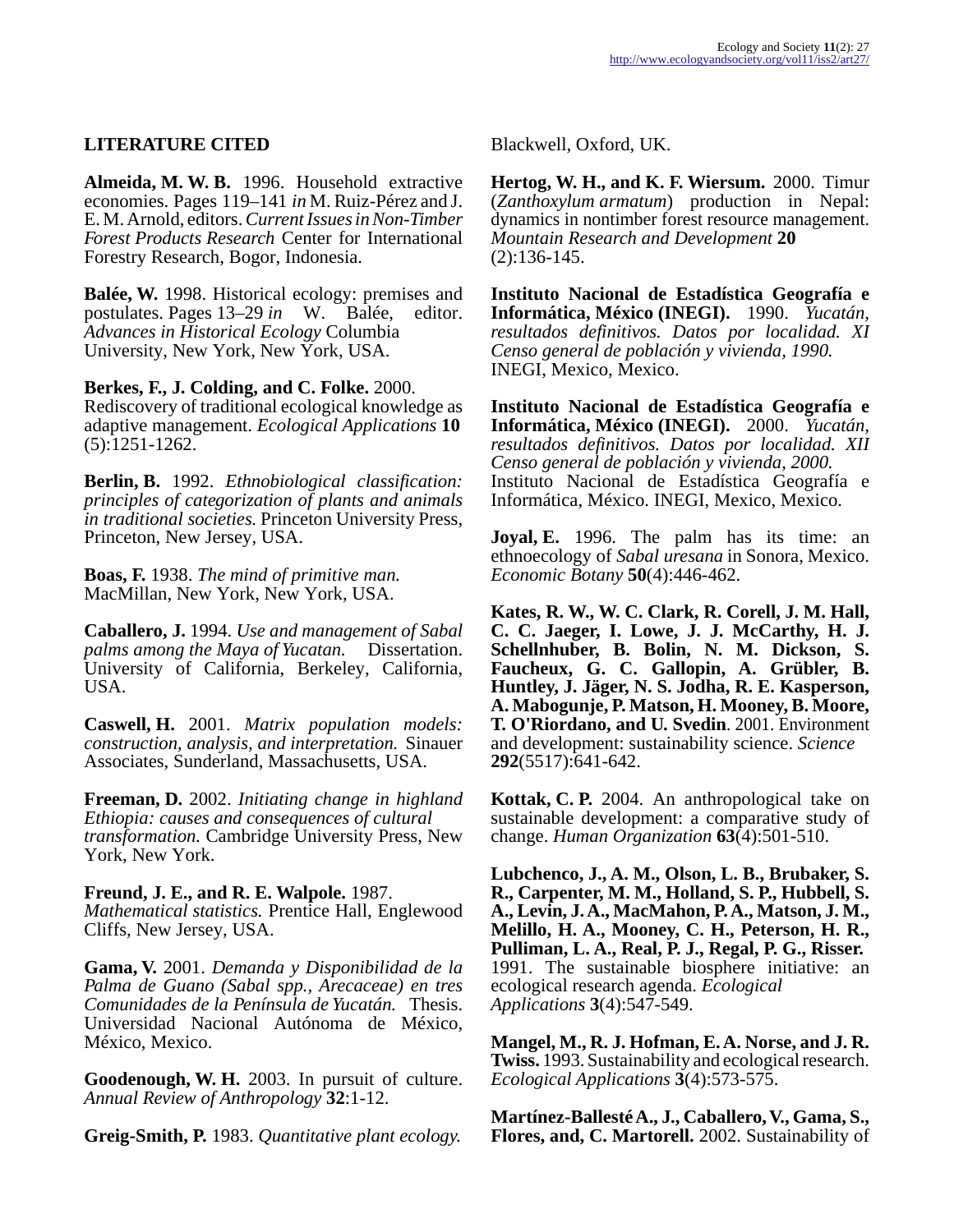the traditional management of *Xa'an* palms by the lowland Maya of Yucatan, México. Pages 381–388 *in Ethnobiology and biocultural diversity.*

International Society of Ethnobiology, Athens, Georgia, USA.

**Martínez-Ballesté, A., C. Martorell, M. Martínez-Ramos, and J. Caballero.** 2005.

Applying retrospective demographic models to assess sustainable use: the Maya management of Sabal palms. *Ecology and Society* **10**(2):17. [online] URL: [www.ecologyandsociety.org/vol10/iss2/art17/](http://www.ecologyandsociety.org/vol10/iss2/art17/) .

Padoch, C., and W. D. Jong. 1992. Diversity, variation, and change in *Ribereño* agriculture. Pages 158–174 *in* K. H. Redford and C. Padoch, editors. *Conservation of neotropical forests: working from traditional resource use.* Columbia University Press, New York, New York, USA.

**Pulido, M. T., and J. Caballero.** 2006. The impact of shifting agriculture on the availability of nontimber forest products: the example of *Sabal yapa* in the Maya lowlands of Mexico. *Forest Ecology and Management* **222**:399-409.

**Rocheleau, D.** 1999. Sustaining what for whom? Pages 31–47 *in* U. L. Hatch and M. E. Swisher, editors. *Managed ecosystems: the Mesoamerican experience.* Oxford University Press, Oxford, UK.

**Ruiz -Perez, M., B., Belcher, R. Achdiawan, M. Alexiades, C. Aubertin, J. Caballero, B. Cambell, C. Clement, T. Cunningham, A. Fantini, H. de Foresta, C. García Fernández, K. H. Gautam, P. Hersch Martínez, W. de Jong, K. Kuster, M. G. Kutty, C. Lopez, M. Fu, M. A. Martínez.** 2004. Markets drive the specialization strategies of forest peoples. *Ecology and Society* **9**(2):2-22.

#### **Schmink, M. K., H., Redford, and, C. Padoch.**

1992. Traditional peoples and the biosphere: framing the issues and defining the terms. Pages 3– 13 *in* K. H. Redford and, C. Padoch, editors. *Conservation of neotropical forests: working from traditional resource Use.* Columbia University Press, New York, New York, USA.

**Swart, R., P. Raskin, and J. Robinson.** 2002. Critical challenges for sustainability science. *Science* **297**:1994.

**Thompson, R. A.** 1976. *The winds of tomorrow: social change in a Maya town.* Row, Philadelphia, Pennsylvania, USA.

**Ticktin, T., P. Nantel, F. Ramírez, and T. Johns.** 2002. Effects of variation on harvest limits for nontimber forest species in Mexico. *Conservation Biology* **16**(3):691-705.

**Ticktin, T.** 2004. The ecological implications of harvesting non-timber forest products. *Journal of Applied Ecology* **41**:11-21.

**Vayda, A. P.** 1983. Progressive contextualization: methods for research in human ecology. *Human Ecology* **11**(3):265-281.

**Yengoyan, A.** 1986. Theory in anthropology: on the demise of the concept of culture. *Comparative Studies in Society and History* **28**(2):368-374.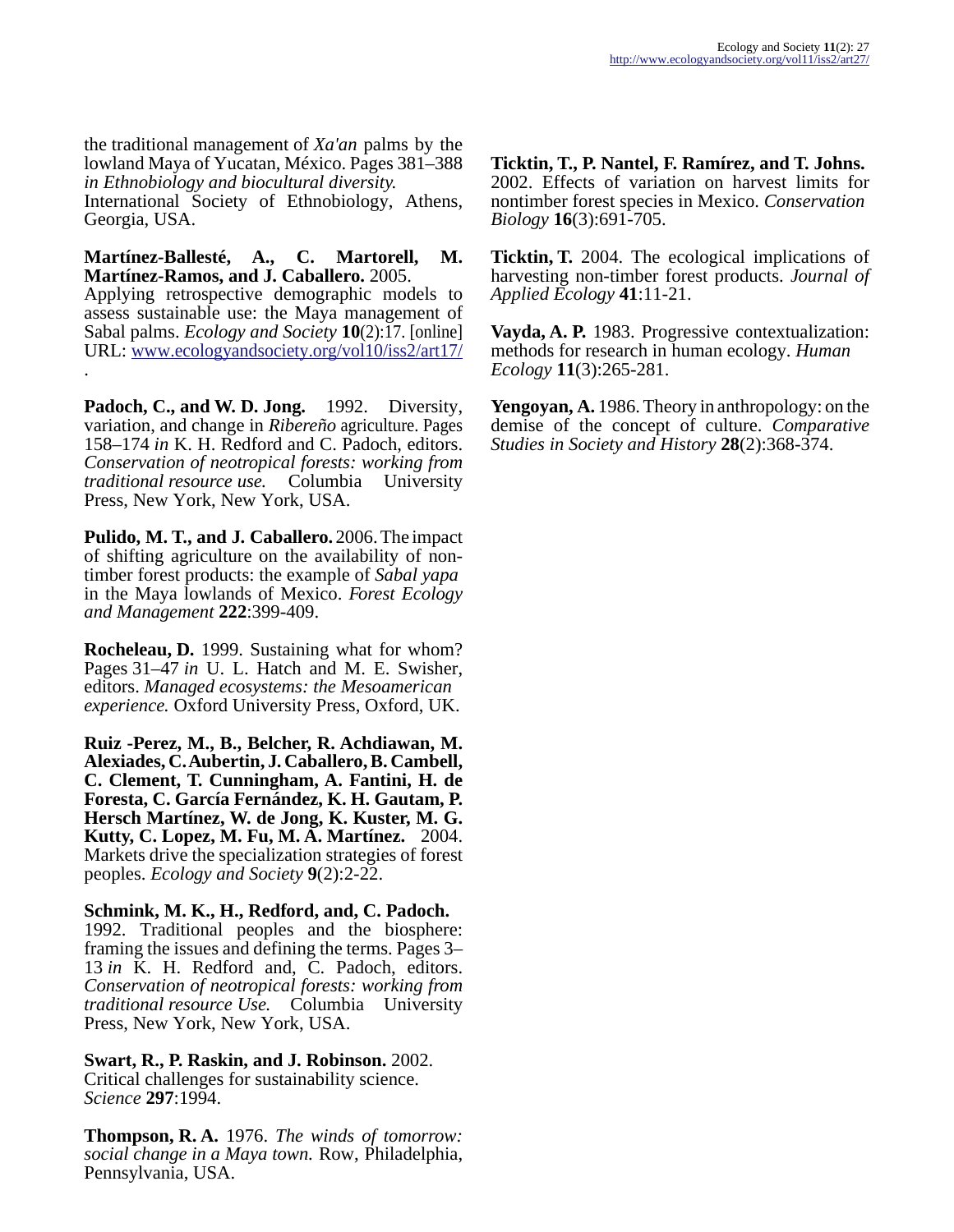**APPENDIX.** Sensitivity matrices for Sabal yapa and Sabal mexicana in two traditional homegardens. High values are shown in boldface. Palm size categories: seedlings (SD); saplings which have no above-ground stems and bifid leaves (SA1), incompletely-divided leaves (SA2), completely-divided leaves (SA3); juveniles with stems of 1-50 cm (J1), 51-100 cm (J2), 101-200 cm (J3) and 201-300 cm (J4); and adults, reproductive individuals with stems of 301-400 cm (A1), 401-650 cm (A2), and 651 cm or more (A3).

| Homegarden-1<br>Sabal yapa | Sensitivity matrices |       |                 |       |               |          |          |                  |       |          |       |
|----------------------------|----------------------|-------|-----------------|-------|---------------|----------|----------|------------------|-------|----------|-------|
| $\lambda = 1.007$          | ${\rm SD}$           | SA1   | SA <sub>2</sub> | SA3   | $\mathbf{J}1$ | $\rm J2$ | $\rm J3$ | $_{\mathrm{J}4}$ | A1    | $\rm A2$ | A3    |
| ${\rm SD}$                 | 0.045                | 0.023 |                 |       |               |          |          |                  | 0.000 | 0.000    | 0.000 |
| SA1                        | 0.144                | 0.074 | 0.041           |       |               |          |          |                  |       |          |       |
| SA <sub>2</sub>            | 0.206                | 0.106 | 0.058           | 0.075 |               |          |          |                  |       |          |       |
| SA3                        |                      | 0.209 | 0.114           | 0.146 |               |          |          |                  |       |          |       |
| $\rm J1$                   |                      |       |                 | 0.314 | 0.151         |          |          |                  |       |          |       |
| J2                         |                      |       |                 |       | 0.164         | 0.084    |          |                  |       |          |       |
| $\mathbf{J}3$              |                      |       |                 |       |               | 0.214    | 0.165    |                  |       |          |       |
| J4                         |                      |       |                 |       |               |          | 0.180    | 0.065            |       |          |       |
| A1                         |                      |       |                 |       |               |          |          | 0.137            | 0.039 |          |       |
| A2                         |                      |       |                 |       |               |          |          |                  | 0.077 | 0.056    |       |
| A3                         |                      |       |                 |       |               |          |          |                  |       | 0.442    | 0.116 |
|                            |                      |       |                 |       |               |          |          |                  |       |          |       |

| Homegarden-2<br>Sabal yapa | Sensitivity matrices |       |                 |       |          |          |       |                  |       |          |       |
|----------------------------|----------------------|-------|-----------------|-------|----------|----------|-------|------------------|-------|----------|-------|
| $\lambda = 1.092$          | ${\rm SD}$           | SA1   | SA <sub>2</sub> | SA3   | $\rm J1$ | $\rm J2$ | J3    | $_{\mathrm{J}4}$ | A1    | $\rm A2$ | A3    |
| ${\rm SD}$                 | 0.054                | 0.020 |                 |       |          |          |       |                  | 0.001 | 0.001    | 0.000 |
| SA1                        | 0.116                | 0.044 |                 |       |          |          |       |                  |       |          |       |
| SA <sub>2</sub>            | 0.258                | 0.097 | 0.048           | 0.083 |          |          |       |                  |       |          |       |
| SA3                        |                      | 0.160 | 0.080           | 0.136 |          |          |       |                  |       |          |       |
| $\rm J1$                   |                      |       |                 | 0.442 | 0.114    |          |       |                  |       |          |       |
| $\rm J2$                   |                      |       |                 |       | 0.183    | 0.122    |       |                  |       |          |       |
| J3                         |                      |       |                 |       |          | 0.204    | 0.133 |                  |       |          |       |
| J <sub>4</sub>             |                      |       |                 |       |          |          | 0.234 | 0.079            |       |          |       |
| A1                         |                      |       |                 |       |          |          |       | 0.154            | 0.147 |          |       |
| $\rm A2$                   |                      |       |                 |       |          |          |       |                  | 0.140 | 0.121    |       |
| A3                         |                      |       |                 |       |          |          |       |                  |       | 0.019    | 0.003 |